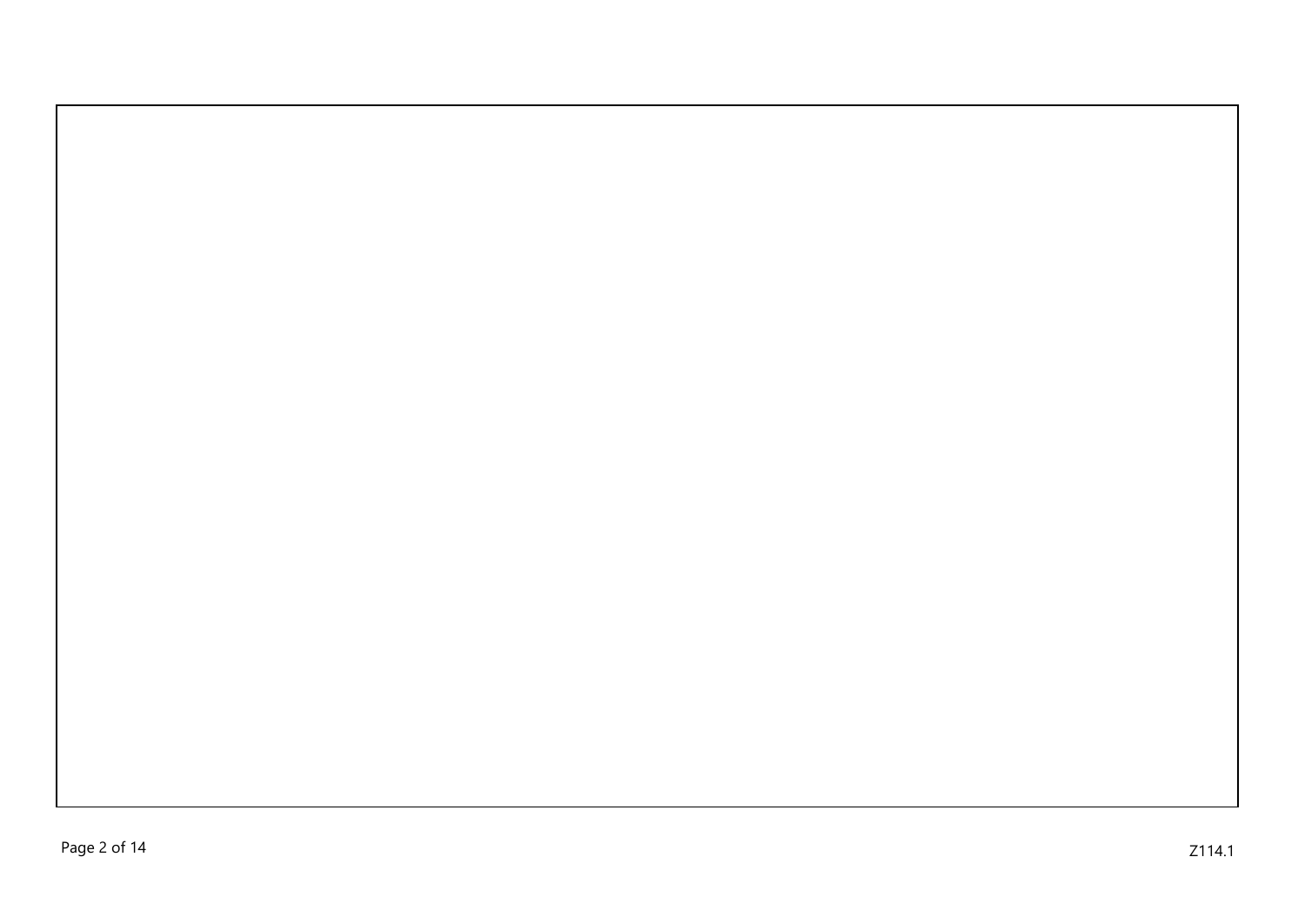| #              | Island           | House Name        | Name                  | Sex       | National ID | ، ه ، ره<br>مربح ترت                         | ىئرىتر                            |
|----------------|------------------|-------------------|-----------------------|-----------|-------------|----------------------------------------------|-----------------------------------|
|                | AA. Thoddoo      |                   |                       |           |             |                                              |                                   |
|                | AA. Thoddoo      | Rihiali           | Mohamed Shiham        | M         | A079636     | مررد کر<br>ر                                 | ورەرو جوڭۇ                        |
|                | ADh. Mandhoo     |                   |                       |           |             |                                              |                                   |
| $\mathcal{P}$  | ADh. Mandhoo     | Cool Oasis        | Ahmed Asif            | M         | A283202     | « ه پر مر به به<br>  ۱ مر بر مر              | رەرد شەر                          |
|                | B. Hithaadhoo    |                   |                       |           |             |                                              |                                   |
| 3              | B. Hithaadhoo    | Hiyaleege         | Abdul Rasheed Hussain | M         | A248451     | ر پرېو <sup>ي</sup>                          | رەدە ئەخبىر ئەسكىرىش              |
|                | Dh. Hulhudheli   |                   |                       |           |             |                                              |                                   |
| $\overline{4}$ | Dh. Hulhudheli   | Kinaaraa          | Hussain Rashyd        | ${\sf M}$ | A210230     | ىرىترىتر                                     |                                   |
| 5              | Dh. Hulhudheli   | Mala              | Mohamed Afzal         | ${\sf M}$ | A210303     | ۇتى                                          |                                   |
|                | Dh. Kudahuvadhoo |                   |                       |           |             |                                              |                                   |
| 6              | Dh. Kudahuvadhoo | Banafsaa Aage     | Ismail Mohamed        | ${\sf M}$ | A213892     | ە ئىروپە ئەم                                 | بر عوصر و دره د د                 |
| $\overline{7}$ | Dh. Kudahuvadhoo | Dhanburuhdhoshuge | Munsif Shakir         | M         | A210566     | ر در و و ه پر د پ<br>ترس ه بر د ترس          | د عرب د عمومتر                    |
| 8              | Dh. Kudahuvadhoo | <b>Dhunfini</b>   | Mohamed Abdul Sattar  | M         | A115851     | قرینگویلر<br>                                | 22010201220122                    |
| 9              | Dh. Kudahuvadhoo | Evening Garden    | Adam Ismail           | M         | A124564     | رە بىرىش <sub>ىد</sub> ى<br>سىرىشىد ئەسمى    | أرتره أراستحاريكم                 |
| 10             | Dh. Kudahuvadhoo | Falhoagasdhoshuge | Thoil Abdul Rafiu     | M         | A210832     | رج ر حد د د<br>نوکوی سوټرنوی                 | 2020 1020 218                     |
| 11             | Dh. Kudahuvadhoo | Fenfiyaazuge      | Ahmed Zaameen         | M         | A210408     | ئۇ شرىر ش <sup>ىرى</sup> ئ                   | پرویر گچ چ پر                     |
| 12             | Dh. Kudahuvadhoo | Haveeree House    | Hussain Naeem         | M         | A213928     | ئە <sub>ھە بىرى</sub> رۇ شە                  | 2-كىرىر سىرگى                     |
| 13             | Dh. Kudahuvadhoo | Haveeree Manzil   | Mohamed Riffath       | M         | A212766     | ر <sub>َءٍ برِ دَ مْر<sub>ْبح</sub> وْ</sub> | ور ور و د و د<br>حدمات مرزمان     |
| 14             | Dh. Kudahuvadhoo | Hirinaadhoo       | Ahmed Shuhood         | M         | A213888     | ر بر برود<br>بر برگرفتر                      | ره رح دودو<br>د برو تر مشورتر     |
| 15             | Dh. Kudahuvadhoo | Maayaa            | Mohamed Siraj         | M         | A037473     | ۇتۇ                                          | وره د و د وه<br>د بربرو تر سوټرنج |
| 16             | Dh. Kudahuvadhoo | Navaranna         | Mohamed Azuhaan       | M         | A211499     | ىرىر بەر<br>سرچە ئىرىش                       | ورەرو رومو                        |
| 17             | Dh. Kudahuvadhoo | Nivaidhoshuge     | Ahmed Jailam          | ${\sf M}$ | A210926     | سرچە جە ج<br>سرچە سرچىرى                     | أبرورو وترتز                      |
| 18             | Dh. Kudahuvadhoo | Nooraaneege       | Ahmed Saim Ali        | M         | A217375     | دو پر<br>سربر سرپر                           | أيه ود و شهره المو                |
| 19             | Dh. Kudahuvadhoo | Noorussalaam      | Mohamed Mashid        | M         | A239528     | دد ده ر ره ه<br>سربر پر سنوگر                | ورەرو ۇھەر                        |
| 20             | Dh. Kudahuvadhoo | Thaaju            | Mohamed Thaufeeq      | ${\sf M}$ | A210912     | پر و<br>حوي                                  | ورەر در در                        |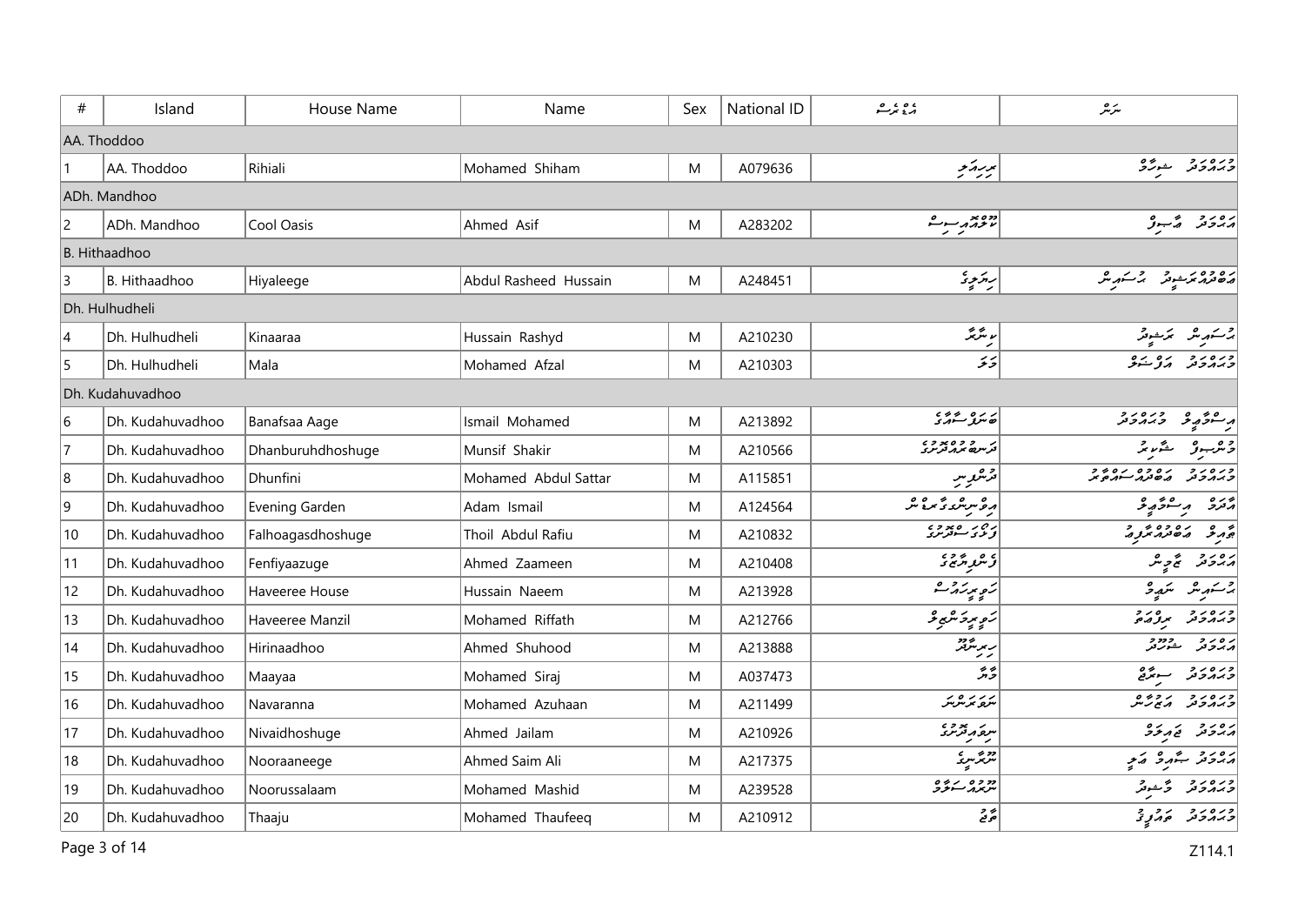| 21 | Dh. Kudahuvadhoo    | Thibroazuge          | Ismail Naushad       | M | A122118 | ه ۵ ۵ و ٤<br>مون مربع ک           | ە شۇرىق سەر شۇر                                                                                                |
|----|---------------------|----------------------|----------------------|---|---------|-----------------------------------|----------------------------------------------------------------------------------------------------------------|
|    | Dh. Maaenboodhoo    |                      |                      |   |         |                                   |                                                                                                                |
| 22 | Dh. Maaenboodhoo    | Beach Side           | Hashim Khalid        | M | A214080 | <br>  پېڅو ستور ؟<br>             | رٌجودٌ رُّمِرْ                                                                                                 |
| 23 | Dh. Maaenboodhoo    | Morning Vaadhee      | Mohamed Abdul Hameed | M | A130557 | ە بىر بىرى ئەتىر.<br>مەسر بىرى ئى | وره رو ده وه رو<br><i>و پرووند م</i> ه تر <i>و پر</i> ونر                                                      |
|    | GA. Dhaandhoo       |                      |                      |   |         |                                   |                                                                                                                |
| 24 | GA. Dhaandhoo       | Uraha                | Fathmath Nisa Moosa  | F | A338239 | ەرر                               | و گوره مرت وقت                                                                                                 |
|    | GDh. Fiyoaree       |                      |                      |   |         |                                   |                                                                                                                |
| 25 | GDh. Fiyoaree       | Rihidhoadhi          | Ibrahim Mohamed      | M | A300337 | ىرىر قرىر<br>مەركى                | ת היי כמחכת                                                                                                    |
|    | GDh. Gadhdhoo       |                      |                      |   |         |                                   |                                                                                                                |
| 26 | GDh. Gadhdhoo       | <b>Baadee House</b>  | Ibrahim Rasheed      | M | A132850 | ە ئەيرىر مە                       | رەترىر ترىنوتر                                                                                                 |
|    | GDh. Madaveli       |                      |                      |   |         |                                   |                                                                                                                |
| 27 | GDh. Madaveli       | Happy Side           | Aishath Hany         | F | A297348 | ر بوسکور ؟<br>مربع مر             | ۇرىشكۇ گېر                                                                                                     |
|    | Gn. Fuvahmulah      |                      |                      |   |         |                                   |                                                                                                                |
| 28 | Gn. Fuvahmulah      | Dhiguvaandu. Jupiter | Ali Jinan Basheer    | M | A274567 | ترى ئۇسىق قى توقع ئىر             | ړَې وِ شَرْش هَشِي                                                                                             |
|    | HA. Dhidhdhoo       |                      |                      |   |         |                                   |                                                                                                                |
| 29 | HA. Dhidhdhoo       | $\vert$ Mal          | Mohamed Latheef      | M | A119891 | ئەبى                              | ورەرو كەر                                                                                                      |
|    | HA. Molhadhoo       |                      |                      |   |         |                                   |                                                                                                                |
| 30 | HA. Molhadhoo       | Noovilla ge          | Mohamed Zunair       | M | A086148 | دد په په<br>سرچ مرد               | כנסנכ בעגב                                                                                                     |
|    | HA. Thakandhoo      |                      |                      |   |         |                                   |                                                                                                                |
| 31 | HA. Thakandhoo      | Nookokaage           | Mohamed Sahin        | M | A296005 | وویر بر بر<br>سربر رک             | ورەرو شەرش                                                                                                     |
|    | HDh. Kulhudhuffushi |                      |                      |   |         |                                   |                                                                                                                |
| 32 | HDh. Kulhudhuffushi | Kulhidhoshuge        | Hussain Mohamed      | M | A115216 | د په د د ،                        | ج کے مرکز دیکھ دیکھ کر دیکھ کر دیکھ کر دیکھ کر دیکھ کر دیکھ کر دیکھ کر دیکھ کر دیکھ کر دیکھ کا کامکھ کے باہ کا |
|    | HDh. Kumundhoo      |                      |                      |   |         |                                   |                                                                                                                |
| 33 | HDh. Kumundhoo      | Milaafaru            | Ibrahim Sameehu      | M | A233016 | ج مَحْرَقِ مَرْ                   | ە ھېڭرىرى<br>برھېڭرىرى<br>سەر پر                                                                               |
| 34 | HDh. Kumundhoo      | Raiybageechaage      | Junaidh Ibrahim      | M | A232279 | پره پر په <sup>پ</sup>            | ويمدنر أرە ئرىر                                                                                                |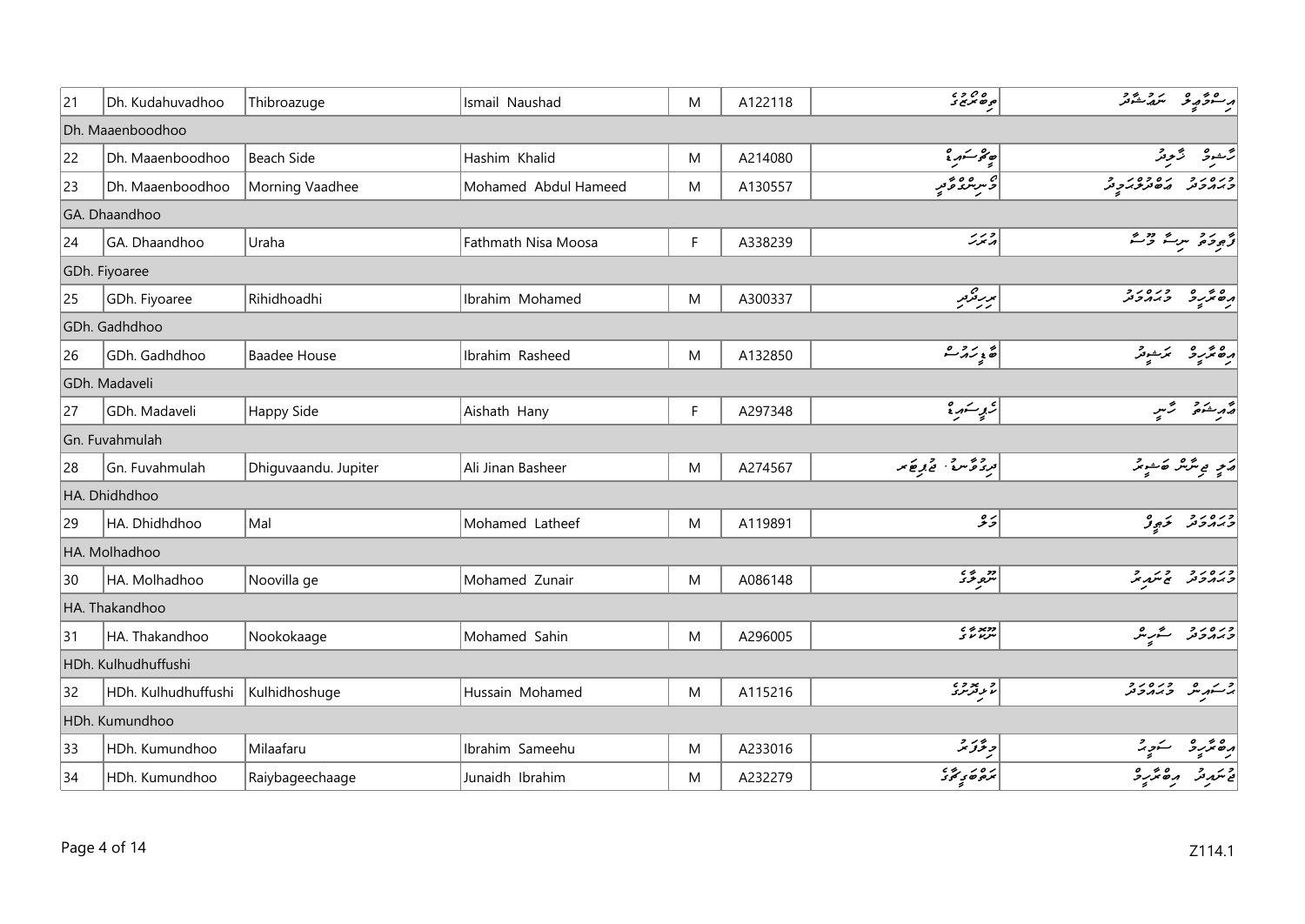|             | HDh. Nellaidhoo    |                       |                         |           |         |                                                 |                                                                                                                                                                                                                                                                                                                |
|-------------|--------------------|-----------------------|-------------------------|-----------|---------|-------------------------------------------------|----------------------------------------------------------------------------------------------------------------------------------------------------------------------------------------------------------------------------------------------------------------------------------------------------------------|
| 35          | HDh. Nellaidhoo    | Raiyvilaage           | Hassan Shareef          | M         | A230596 | ىرە ھەتتى<br>ئىزە ھەمىسى                        | پرستمبر شمعری                                                                                                                                                                                                                                                                                                  |
|             | HDh. Neykurendhoo  |                       |                         |           |         |                                                 |                                                                                                                                                                                                                                                                                                                |
| 36          | HDh. Neykurendhoo  | Sabudhelige           | Ali Saah                | ${\sf M}$ | A244763 | ر د د ،<br>سخت تر پور                           | $\begin{bmatrix} 2 & 2 & 2 & 2 \ 2 & 2 & 2 & 2 \ 2 & 2 & 2 & 2 \ 2 & 2 & 2 & 2 \ 2 & 2 & 2 & 2 \ 2 & 2 & 2 & 2 \ 2 & 2 & 2 & 2 \ 2 & 2 & 2 & 2 \ 2 & 2 & 2 & 2 \ 2 & 2 & 2 & 2 \ 2 & 2 & 2 & 2 \ 2 & 2 & 2 & 2 \ 2 & 2 & 2 & 2 \ 2 & 2 & 2 & 2 \ 2 & 2 & 2 & 2 \ 2 & 2 & 2 & 2 \ 2 & 2 & 2 & 2 \ 2 & 2 & 2 & $ |
| 37          | HDh. Neykurendhoo  | Vidhuvaru             | Ahmed Mohamed           | ${\sf M}$ | A231969 | و در د<br>و ترو بر                              | נפני כנסני<br>גיבע ביגבע                                                                                                                                                                                                                                                                                       |
|             | HDh. Nolhivaran    |                       |                         |           |         |                                                 |                                                                                                                                                                                                                                                                                                                |
| 38          | HDh. Nolhivaran    | Asareege              | Hussain Habeeb          | M         | A111742 | ئەسئەمبەيجە                                     | ج سكور شركت بركن كالمحدث                                                                                                                                                                                                                                                                                       |
|             | HDh. Vaikaradhoo   |                       |                         |           |         |                                                 |                                                                                                                                                                                                                                                                                                                |
| 39          | HDh. Vaikaradhoo   | Sady Rest             | Adam Shaheed            | M         | A234410 | ستو پر شرم کا                                   | وره خريز<br>معرف خريز                                                                                                                                                                                                                                                                                          |
| 40          | HDh. Vaikaradhoo   | Soamaa                | Ahmed Yazeed            | ${\sf M}$ | A229781 | حيز                                             | גְפְגַלֶ הִאֲנֹ                                                                                                                                                                                                                                                                                                |
| L. Fonadhoo |                    |                       |                         |           |         |                                                 |                                                                                                                                                                                                                                                                                                                |
| 41          | L. Fonadhoo        | Basheereehiya         | Ali Faruhan             | M         | A232480 | لەھ ھەمەر بىر<br>ئەسىمەمەر                      | أتمام والمرتزعر                                                                                                                                                                                                                                                                                                |
|             | M. Dhiggaru        |                       |                         |           |         |                                                 |                                                                                                                                                                                                                                                                                                                |
| 42          | M. Dhiggaru        | <b>Island Hiyaa</b>   | Idhurees Hussain        | ${\sf M}$ | A393434 | ئەمرىخە شەپىر                                   | مەقرىپەت بر شەر ش                                                                                                                                                                                                                                                                                              |
|             | M. Kolhufushi      |                       |                         |           |         |                                                 |                                                                                                                                                                                                                                                                                                                |
| 43          | M. Kolhufushi      | Ranvilu               | Shiham Mohamed Thaufeeg | ${\sf M}$ | A223579 | ىرىرىدۇ                                         | جرگو درورد رد و                                                                                                                                                                                                                                                                                                |
| Male'       |                    |                       |                         |           |         |                                                 |                                                                                                                                                                                                                                                                                                                |
| 44          | Male'              | G. Male Hiya 1 18-03  | Adam Zahir              | M         | A350226 | $18-03$ $1\frac{2}{3}$ ، وَقَرَمَ $\frac{2}{3}$ | ە ئەكەرى ئەرىرى<br>مەكەرى ئەرىرى<br>مەرئىسى ئەرىرى ئەرىرى                                                                                                                                                                                                                                                      |
| 45          | Male'              | H. Chroma             | AHSHAM ADNAN            | M         | A329329 | ر. ءيھ                                          |                                                                                                                                                                                                                                                                                                                |
| 46          | Male'              | H. Hudhuthari         | Ahmed Naseef Ali        | M         | A064111 | ر، رود بر                                       | ره رو ترب و کرم                                                                                                                                                                                                                                                                                                |
| 47          | Male'              | M. Almeeria           | MOHAMED RAID FAZAL      | M         | A397682 | و· مَرْوَّوِ مِهْ                               | כנסנכ היה כנשים<br>בגהכת ההתת צאב                                                                                                                                                                                                                                                                              |
|             | N. Kendhikulhudhoo |                       |                         |           |         |                                                 |                                                                                                                                                                                                                                                                                                                |
| 48          | N. Kendhikulhudhoo | Kulhudhoo. Daisymaage | Mohamed Husham          | ${\sf M}$ | A207213 |                                                 | ورەرو ويۇۋ                                                                                                                                                                                                                                                                                                     |
|             | N. Miladhoo        |                       |                         |           |         |                                                 |                                                                                                                                                                                                                                                                                                                |
| 49          | N. Miladhoo        | Nalahiyaage           | Mohamed Ahlam           | M         | A208823 | ىر ئەر بەر ي                                    | כנסנכ נסנס<br>כממכת המ <del>נ</del> כ                                                                                                                                                                                                                                                                          |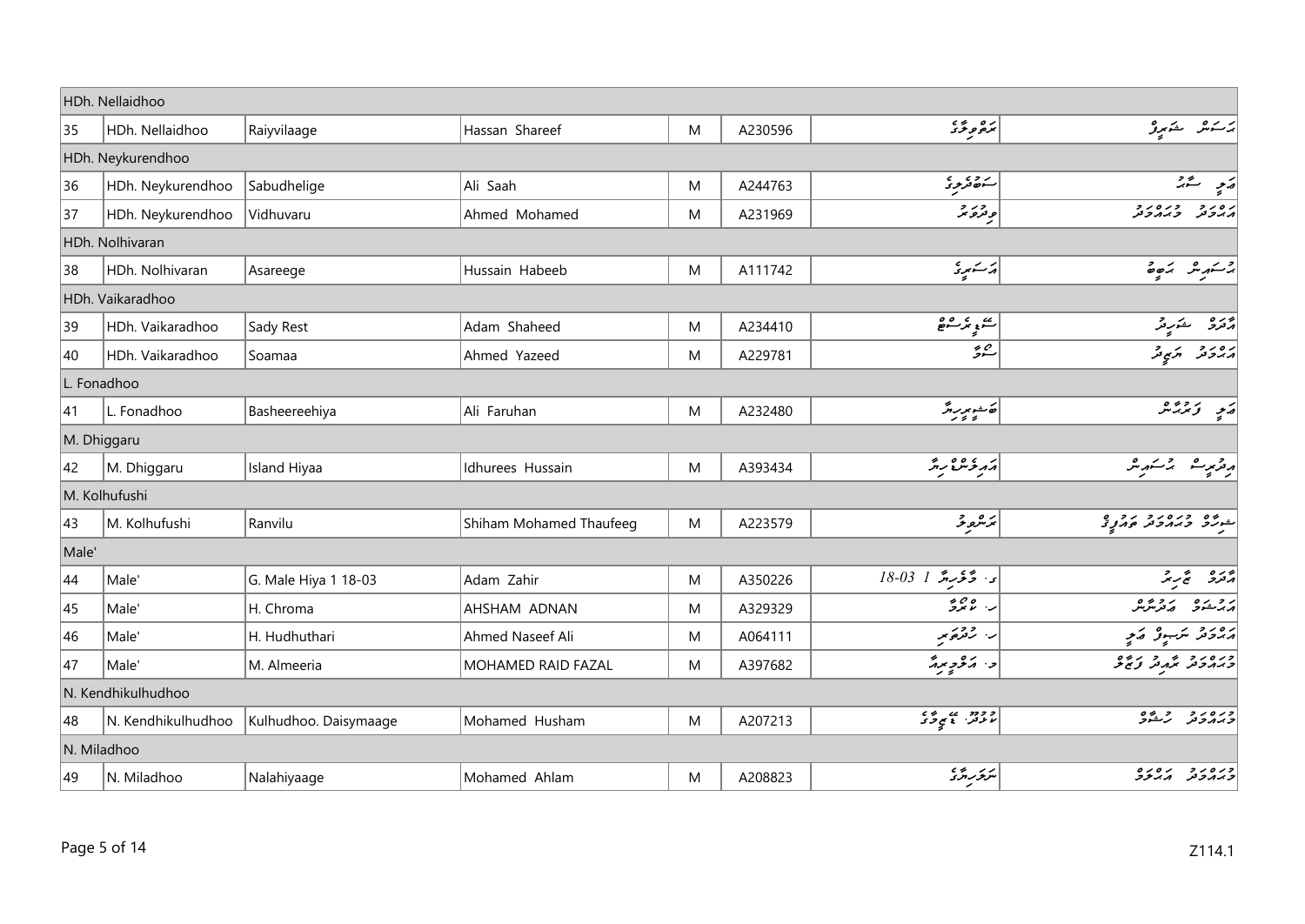|             | N. Velidhoo      |                    |                                |             |         |                                    |                                  |
|-------------|------------------|--------------------|--------------------------------|-------------|---------|------------------------------------|----------------------------------|
| 50          | N. Velidhoo      | Nivaidhashuge      | Abdulla Faseeh                 | M           | A210791 | سرە مەر تەر                        | رە داللە   ترىسە يە              |
| 51          | N. Velidhoo      | Rabeeu Vilaa       | Ahmed Rilwaan Habeeb           | M           | A205413 | برَھور و څ                         | رەر دې برخوش كرك ك               |
| S. Feydhoo  |                  |                    |                                |             |         |                                    |                                  |
| 52          | S. Feydhoo       | Zanjabeeluge       | Mohamed Mauroof                | M           | A015515 | ئے مربئے جو تر ک                   | כנסנכ נכחם<br>כממכני כמינצ       |
|             | S. Hithadhoo     |                    |                                |             |         |                                    |                                  |
| 53          | S. Hithadhoo     | Sena               | Nadha Naseer                   | $\mathsf F$ | A347066 | ئەيتر                              | أنترقش التكريبونثى               |
|             | S. Maradhoo      |                    |                                |             |         |                                    |                                  |
| 54          | S. Maradhoo      | Gahaa              | Hussain Ihusan                 | M           | A286432 | ىرچ                                | ج ڪهر شريد مرڪب شهر              |
|             | Sh. Komandoo     |                    |                                |             |         |                                    |                                  |
| 55          | Sh. Komandoo     | Ari Beach          | Thasneem Hassan                | M           | A267868 | ترسره تح                           | ۇسمىرچ بەسكىر                    |
| 56          | Sh. Komandoo     | Dhoorian           | Mohamed Munavvar               | M           | A268483 | لترمرير                            | כנסנכ כנסנכ<br>בגהכת כיתהפיק     |
| 57          | Sh. Komandoo     | Kanduthila         | Ahmed Muruthala                | M           | A263590 | ر<br>سور موځه                      | رەرد ددرى                        |
| 58          | Sh. Komandoo     | Ocean Villa        | Ibrahim Sarvaan                | M           | A264180 | ە ئەيئە مى <i>تى</i> رى <i>م</i> ۇ | رەپرىر ئەدەر                     |
|             | Sh. Lhaimagu     |                    |                                |             |         |                                    |                                  |
| 59          | Sh. Lhaimagu     | <b>Blue Heaven</b> | Thaha Ismail                   | M           | A262420 | ه دو ، ر ه<br>ت <i>ه محر ر</i> چر  | ومحر بالمستحصفة                  |
|             | Sh. Maaungoodhoo |                    |                                |             |         |                                    |                                  |
| 60          | Sh. Maaungoodhoo | Kudafareege        | Ahmed Rasheed                  | M           | A152230 | ج ئەسىرى<br>مائىي توسىرى           | رەرو كەشەر<br>مەركىز كەشەم       |
|             | Sh. Milandhoo    |                    |                                |             |         |                                    |                                  |
| 61          | Sh. Milandhoo    | Kashimaage         | Adam Fayaaz                    | M           | A319855 | ر روسی<br>ما مروکا                 | وره ژوه<br>مردر ژمر <sub>ی</sub> |
|             | Th. Guraidhoo    |                    |                                |             |         |                                    |                                  |
| 62          | Th. Guraidhoo    | Rose marry         | Hussain Sivaaz                 | M           | A239827 | ہ ہ ء<br>مربح څر مړ                | جرسكور شروعي                     |
| V. Fulidhoo |                  |                    |                                |             |         |                                    |                                  |
| 63          | V. Fulidhoo      | <b>Blue House</b>  | Sobah Solih                    | M           | A127554 | ە دىر دې<br>ھىرىر كە               | بەھ<br>ستكور                     |
| 64          | V. Fulidhoo      | Furuhmaage         | Ishanu Nooh                    | M           | A126957 | و وه و د<br>تو بوړو د              | ر شەھەر بىرە                     |
| 65          | V. Fulidhoo      | Huvadhumaage       | Ismail Rishwan Ibrahim Rasheed | M           | A250650 | و ر و د »<br>ر ه ترو د             | بر دور و مرشور مرد ده مرکز مرشود |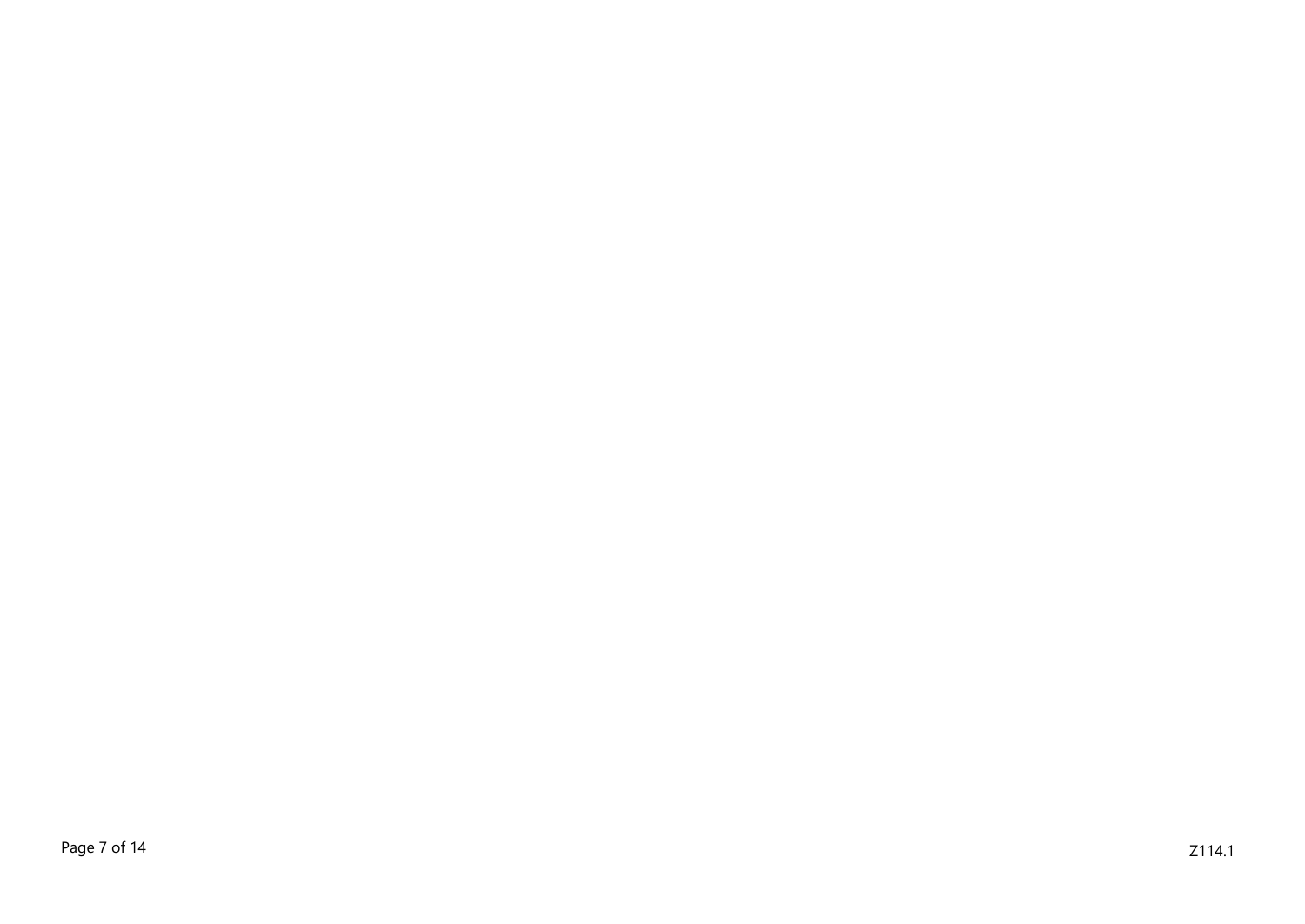## *w7qAn8m?sCw7mRo>u;wEw7mRw;sBo<*

| ' مرمر | 'يئرىثر: |
|--------|----------|
|        |          |
|        |          |
|        |          |

## w*99907 c99u 02 y990 c9000*<br>מית 29 gam=y*7gram*<br>ק

| ىر تە | $\mathcal{O} \times$<br>$\sim$ | $\sim$<br>. . | لترنثر |
|-------|--------------------------------|---------------|--------|
|       |                                |               |        |
|       |                                |               |        |
|       |                                |               |        |

| $\frac{2}{n}$ | $\overline{\phantom{a}}$ | اير هنه. | $\mathcal{O} \times$<br>سرسر |
|---------------|--------------------------|----------|------------------------------|
|               |                          |          |                              |
|               |                          |          |                              |
|               |                          |          |                              |

| ىرتىر: | 。<br>سر سر | .,<br>مرسر |
|--------|------------|------------|
|        |            |            |
|        |            |            |
|        |            |            |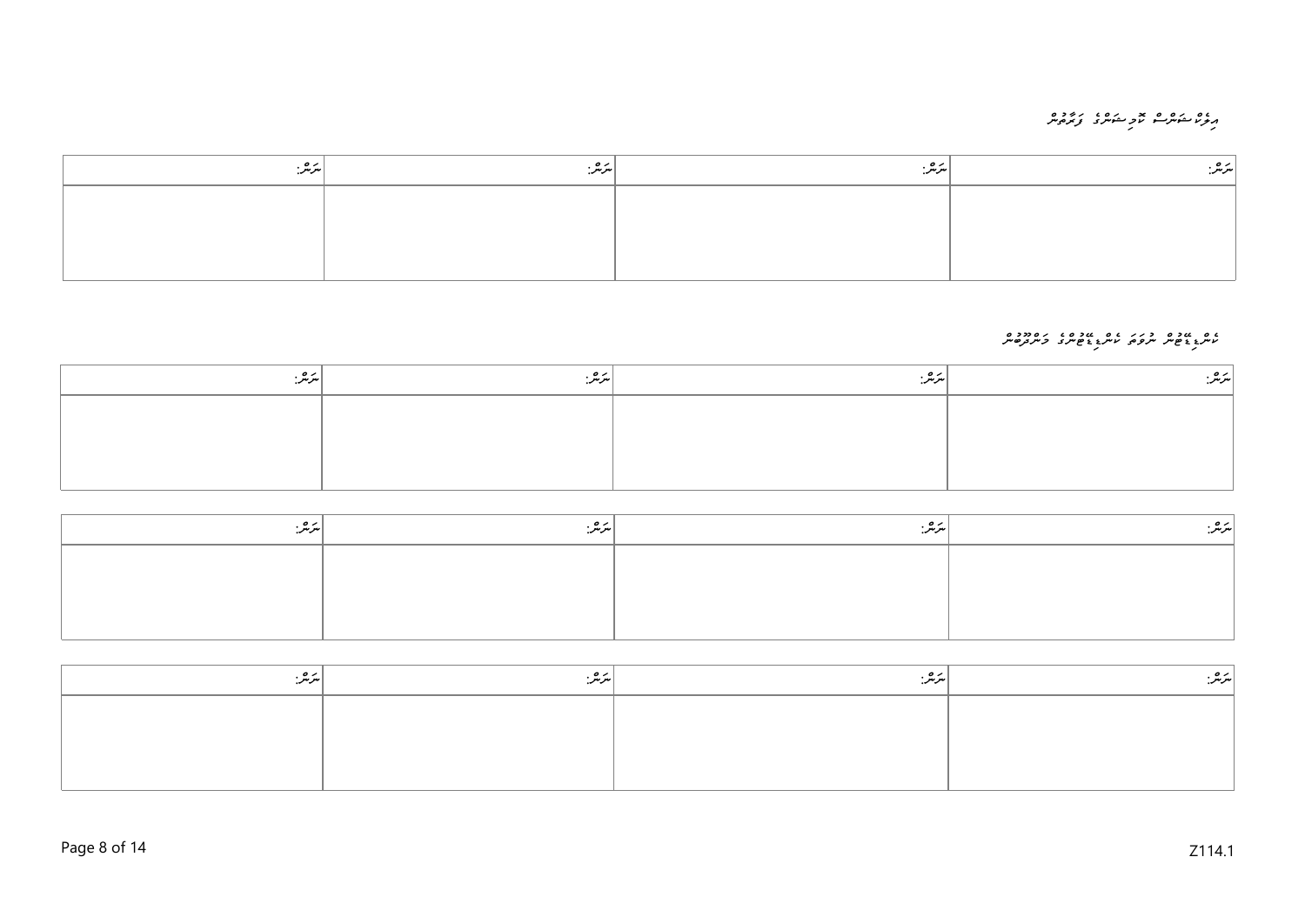| يزهر | $\mathcal{\mathcal{L}}$ | ىئرىتر: |  |
|------|-------------------------|---------|--|
|      |                         |         |  |
|      |                         |         |  |
|      |                         |         |  |

| <sup>.</sup> سرسر. |  |
|--------------------|--|
|                    |  |
|                    |  |
|                    |  |

| ىئرىتر. | $\sim$ | ا بر هه. | لىرىش |
|---------|--------|----------|-------|
|         |        |          |       |
|         |        |          |       |
|         |        |          |       |

| $\overline{\phantom{a}}$<br>سرس. | ر ه<br>,,,<br>$\sim$ | . . | 。<br>سرس. |
|----------------------------------|----------------------|-----|-----------|
|                                  |                      |     |           |
|                                  |                      |     |           |
|                                  |                      |     |           |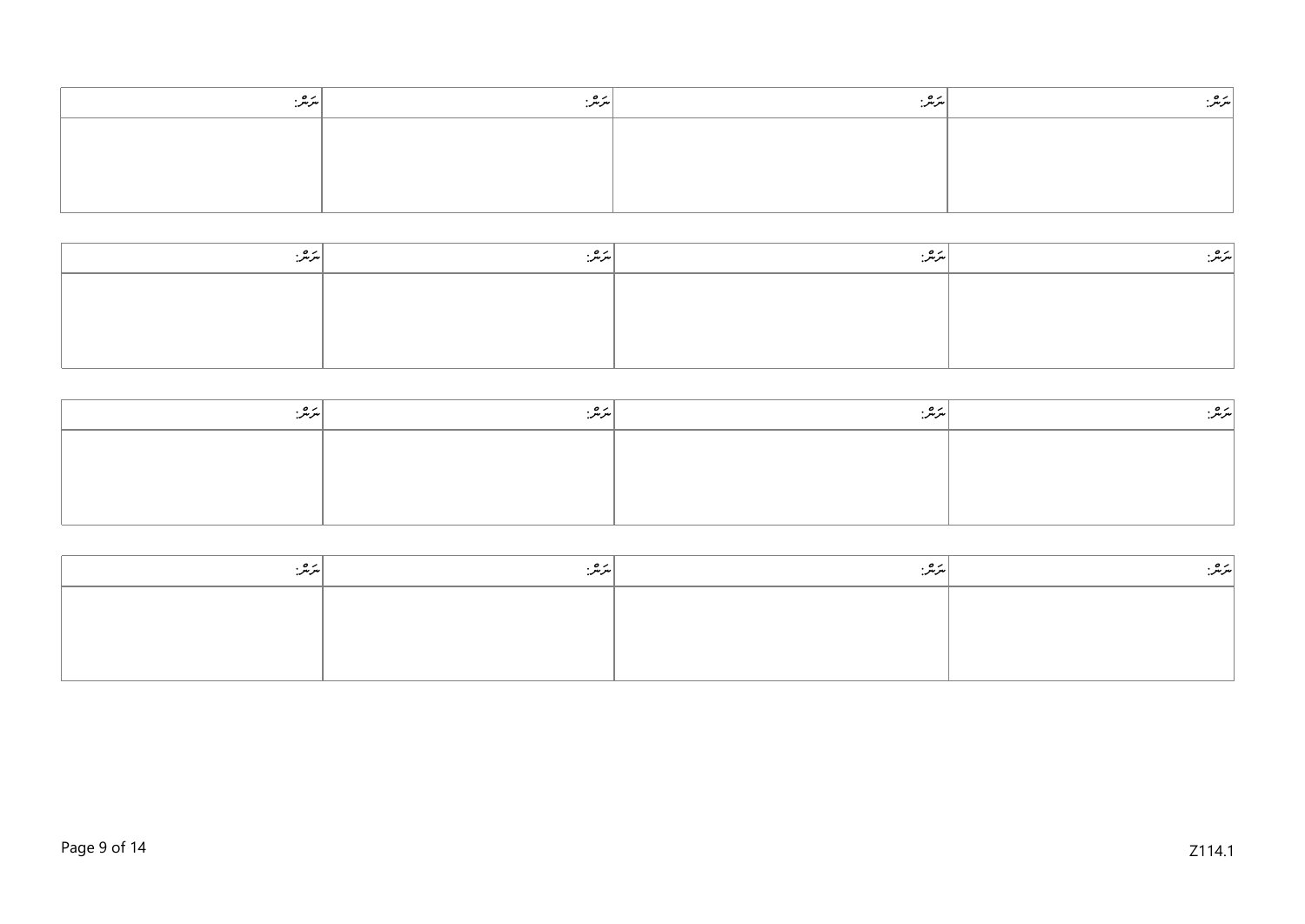| ير هو . | $\overline{\phantom{a}}$ | يرمر | اير هنه. |
|---------|--------------------------|------|----------|
|         |                          |      |          |
|         |                          |      |          |
|         |                          |      |          |

| ىبرىر. | $\sim$<br>ا سرسر . | يئرمثر | o . |
|--------|--------------------|--------|-----|
|        |                    |        |     |
|        |                    |        |     |
|        |                    |        |     |

| انترنثر: | ر ه |  |
|----------|-----|--|
|          |     |  |
|          |     |  |
|          |     |  |

| $\overline{\phantom{a}}$<br>سرسر. |  |  |
|-----------------------------------|--|--|
|                                   |  |  |
|                                   |  |  |
|                                   |  |  |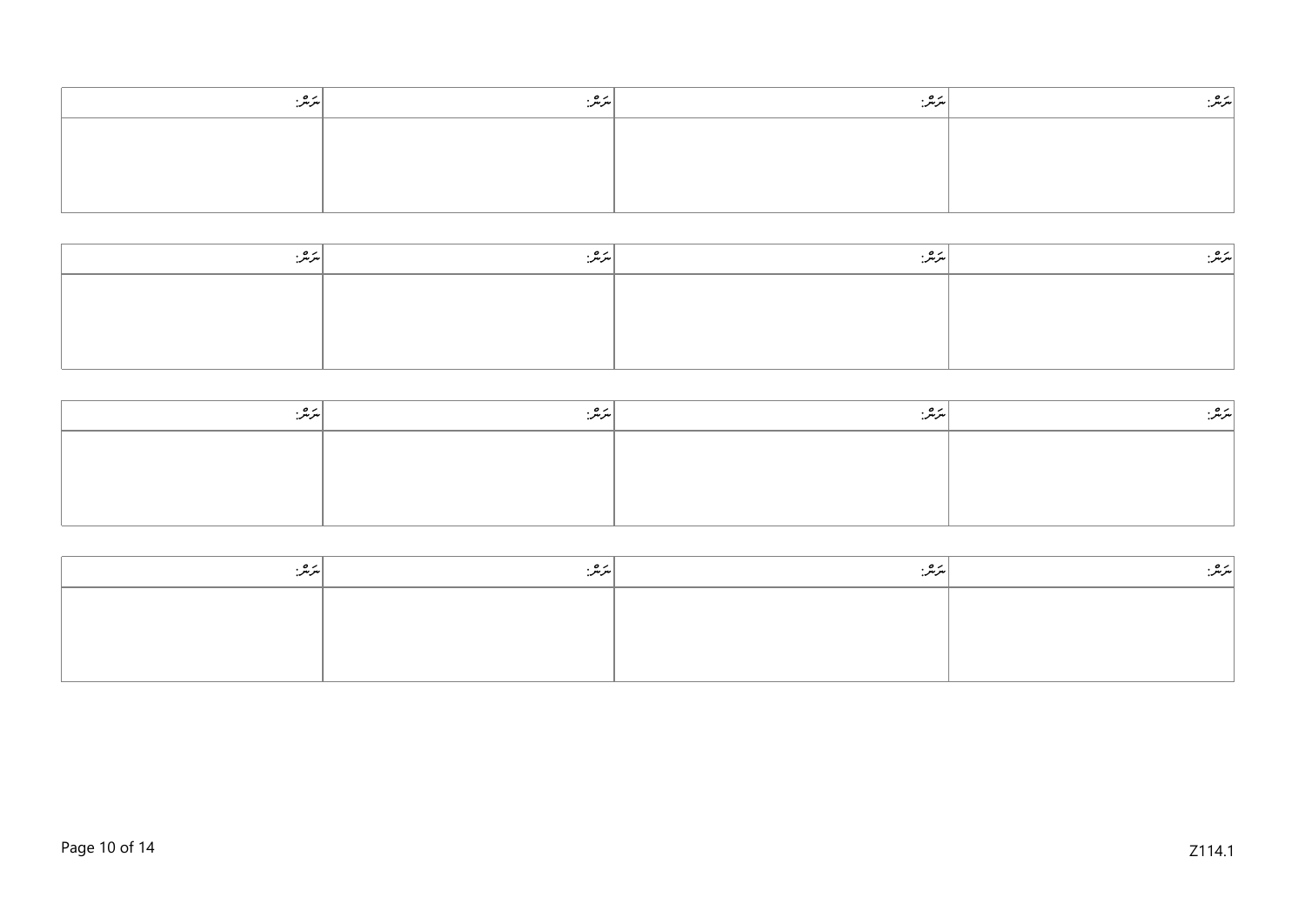| ير هو . | $\overline{\phantom{a}}$ | يرمر | اير هنه. |
|---------|--------------------------|------|----------|
|         |                          |      |          |
|         |                          |      |          |
|         |                          |      |          |

| ىبرىر. | $\sim$<br>ا سرسر . | يئرمثر | o . |
|--------|--------------------|--------|-----|
|        |                    |        |     |
|        |                    |        |     |
|        |                    |        |     |

| 'تترنثر: | ر ه |  |
|----------|-----|--|
|          |     |  |
|          |     |  |
|          |     |  |

| $\overline{\phantom{a}}$<br>سرسر. |  |  |
|-----------------------------------|--|--|
|                                   |  |  |
|                                   |  |  |
|                                   |  |  |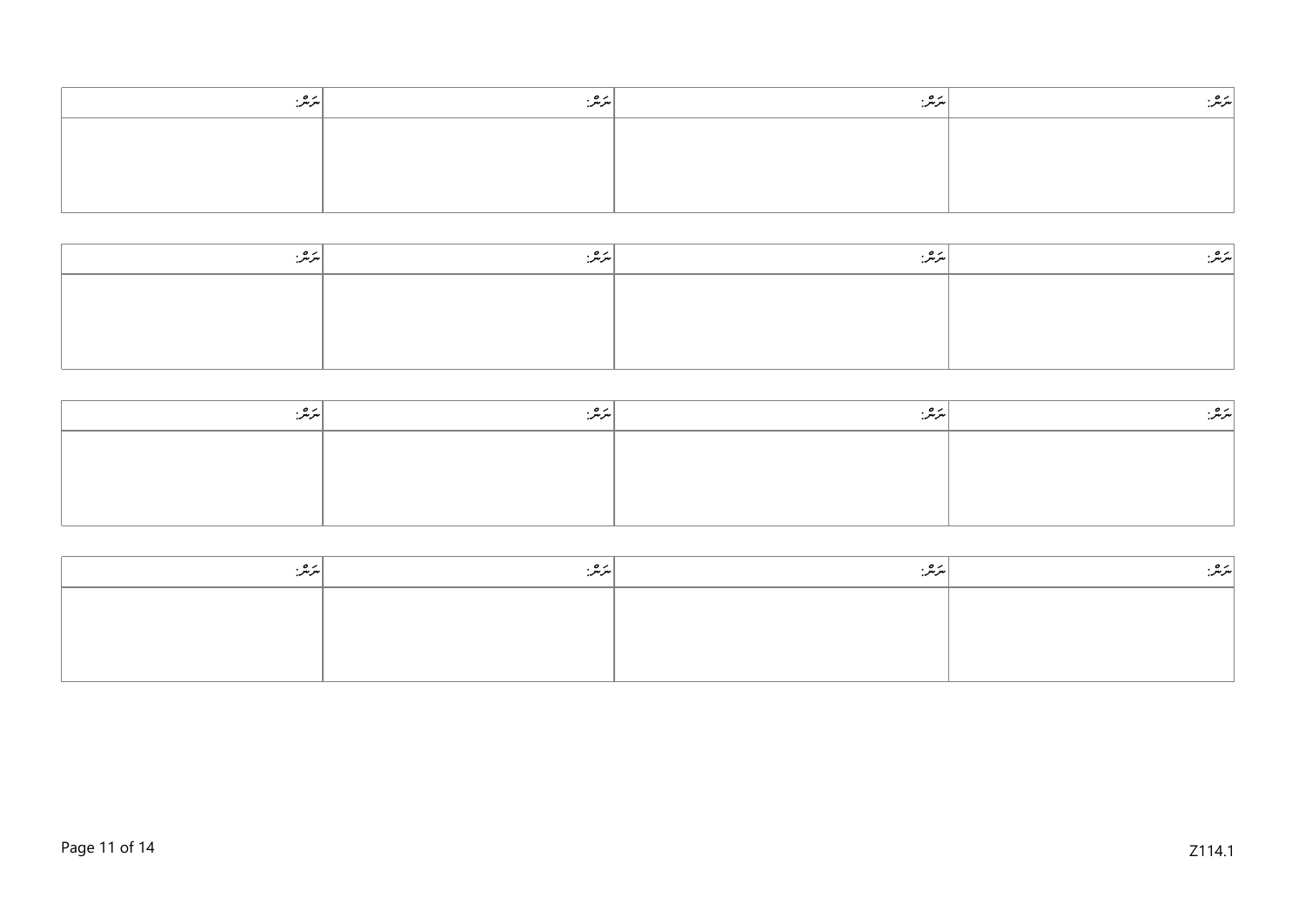| $\cdot$ | 。 | $\frac{\circ}{\cdot}$ | $\sim$<br>سرسر |
|---------|---|-----------------------|----------------|
|         |   |                       |                |
|         |   |                       |                |
|         |   |                       |                |

| يريثن | ' سرسر . |  |
|-------|----------|--|
|       |          |  |
|       |          |  |
|       |          |  |

| بر ه | . ه | $\sim$<br>سرسر |  |
|------|-----|----------------|--|
|      |     |                |  |
|      |     |                |  |
|      |     |                |  |

| 。<br>. س | ىرىىر |  |
|----------|-------|--|
|          |       |  |
|          |       |  |
|          |       |  |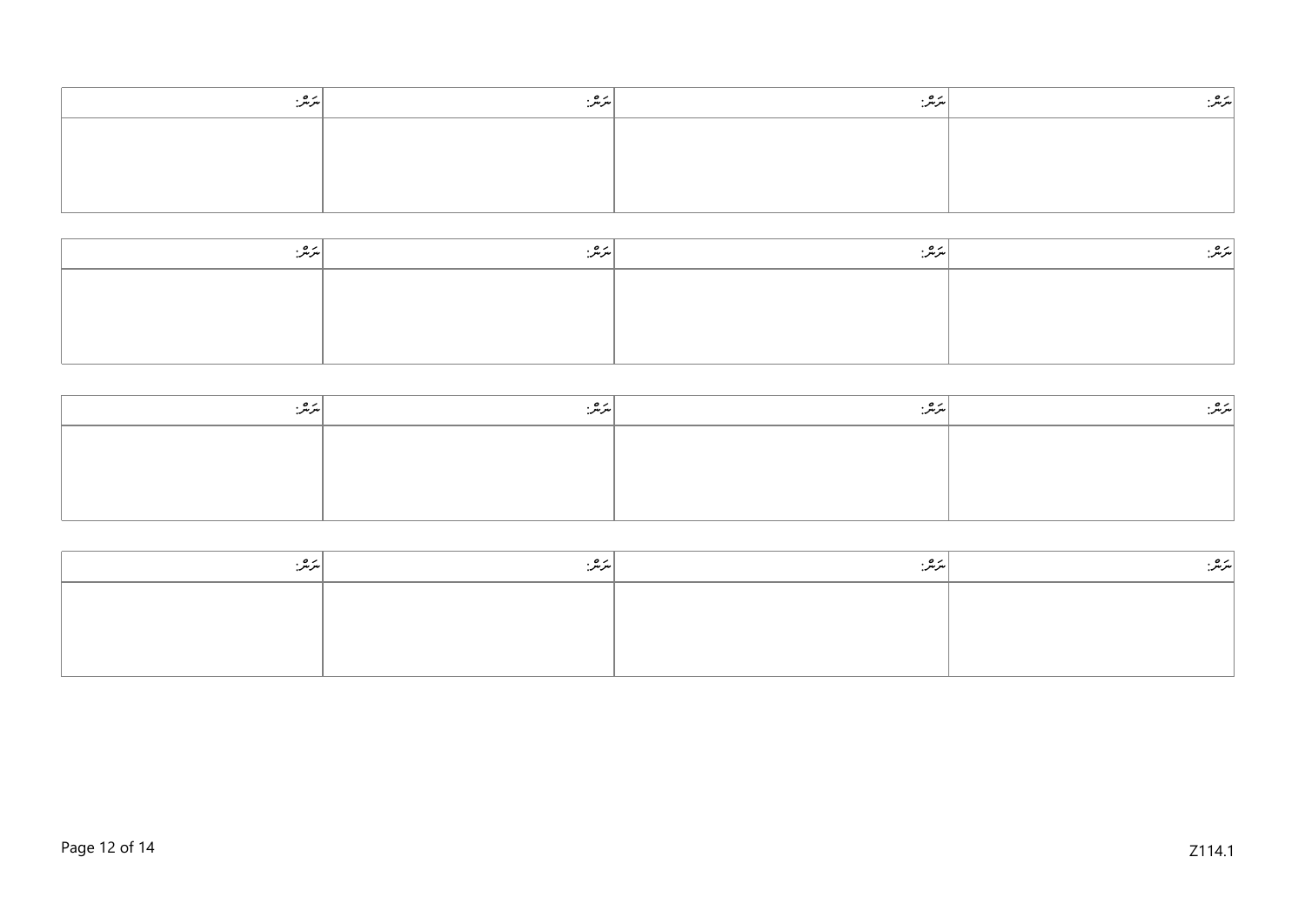| ير هو . | $\overline{\phantom{a}}$ | يرمر | اير هنه. |
|---------|--------------------------|------|----------|
|         |                          |      |          |
|         |                          |      |          |
|         |                          |      |          |

| ىبرىر. | $\sim$<br>ا سرسر . | يئرمثر | o . |
|--------|--------------------|--------|-----|
|        |                    |        |     |
|        |                    |        |     |
|        |                    |        |     |

| 。 | . .<br>سمرسمد. | ىئرىتىز: |
|---|----------------|----------|
|   |                |          |
|   |                |          |
|   |                |          |

| $\overline{\phantom{a}}$<br>سرسر. |  |  |
|-----------------------------------|--|--|
|                                   |  |  |
|                                   |  |  |
|                                   |  |  |